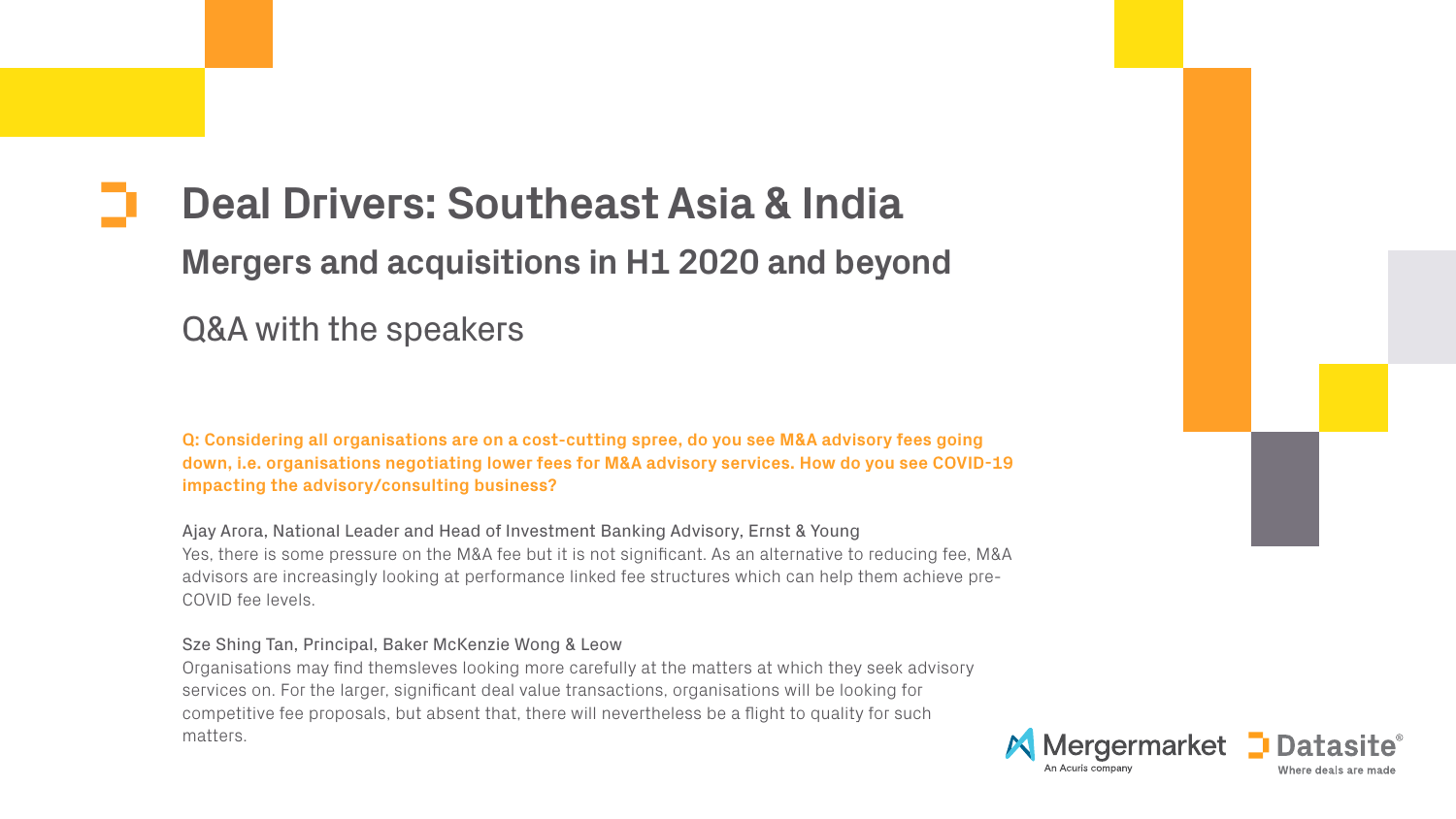# **Q: Many times, evaluations are based on the company status and background. What about when there is unstable political situation?**

Ajay Arora, National Leader and Head of Investment Banking Advisory, Ernst & Young Company status and promoter / owner background and track record will always form a critical component of transaction evaluation and hence, would be important in all scenarios whether it is post-COVID or unstable political situation.

# Sze Shing Tan, Principal, Baker McKenzie Wong & Leow

An unstable political situation will affect the level of M&A activity in a particular jurisdiction, and independent of company status and background.

# **Q: Besides COVID, how do panelists see "international politics" impacting M&A?**

Ajay Arora, National Leader and Head of Investment Banking Advisory, Ernst & Young The geo-political situation of recent times is expected to have an adverse impact on M&A, more so cross border deal activity. Select governments across the globe have made amendments in legislations pertaining to take-overs and foreign direct investments, which can lead to challenges specially for cross border deals.



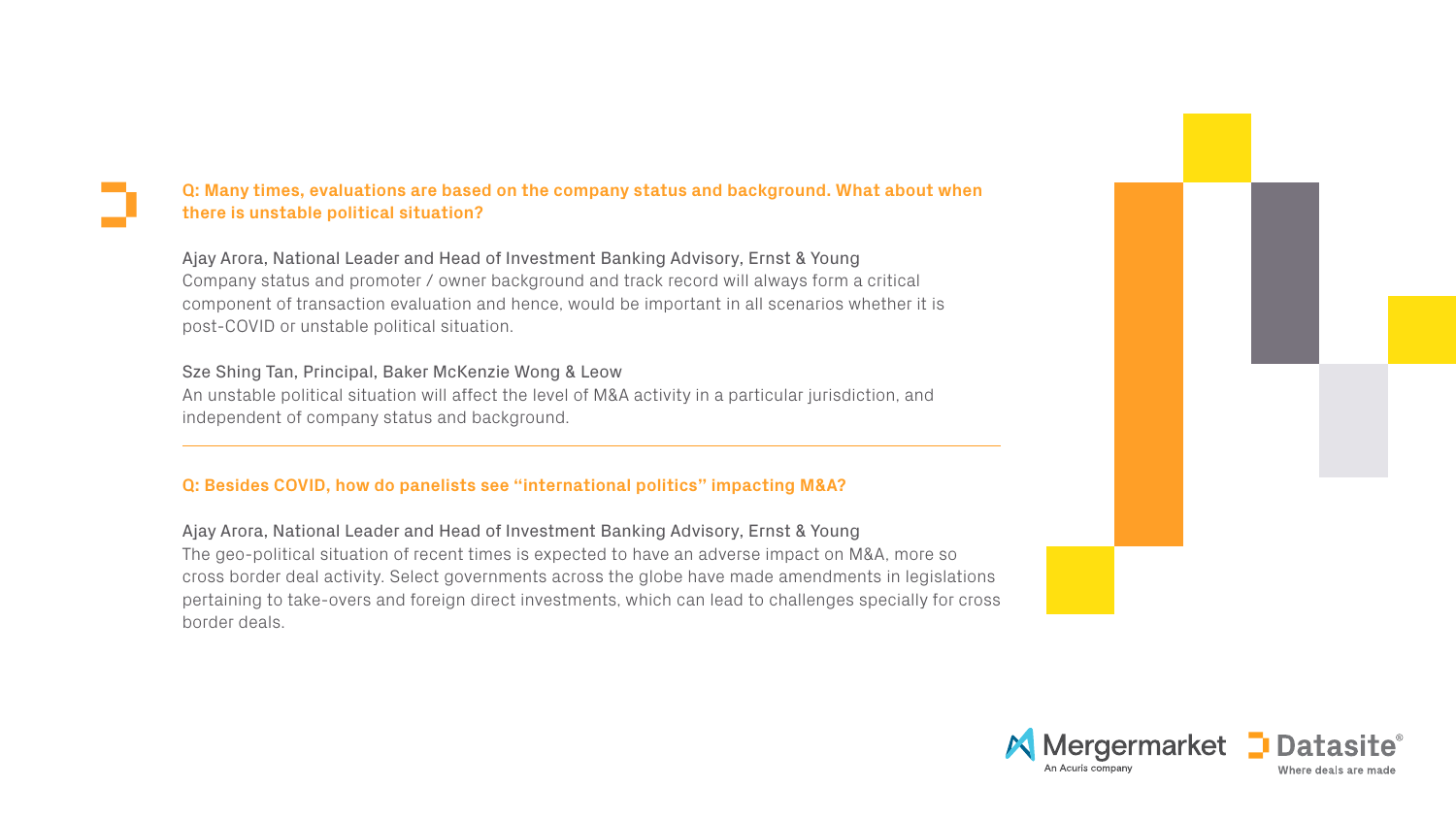# **Q: Do the PEs now look at a longer horizon than the usual 5 year exits (because of the slowdown and losses)?**

Ajay Arora, National Leader and Head of Investment Banking Advisory, Ernst & Young There will be some delay in exits but there will be a balancing act between waiting longer vs doing opportunistic exits earlier in case their IRR thresholds are being met. PEs are working closely with their investee companies doing impact assessments, cash flow and liquidity management, accelerating adoption of technology and working towards business models for life beyond COVID. In case of buyout situatons PEs are proactively pushing their investee companies to tap into new opportunities coming up in these changing times, divest non-core assets, strengthen connects with their influencers and stake holders and look for a series of smaller acquisitions to make their investee company stronger.

77 **There will be some delay in exits but there will be a balancing act between waiting longer vs doing opportunistic exits earlier.**

44 **Ajay Arora**



# Sze Shing Tan, Principal, Baker McKenzie Wong & Leow

Not all PE organsations look at a longer term horizon - but that will become one of the options if COVID-19 persists and valuations gap cannot be met.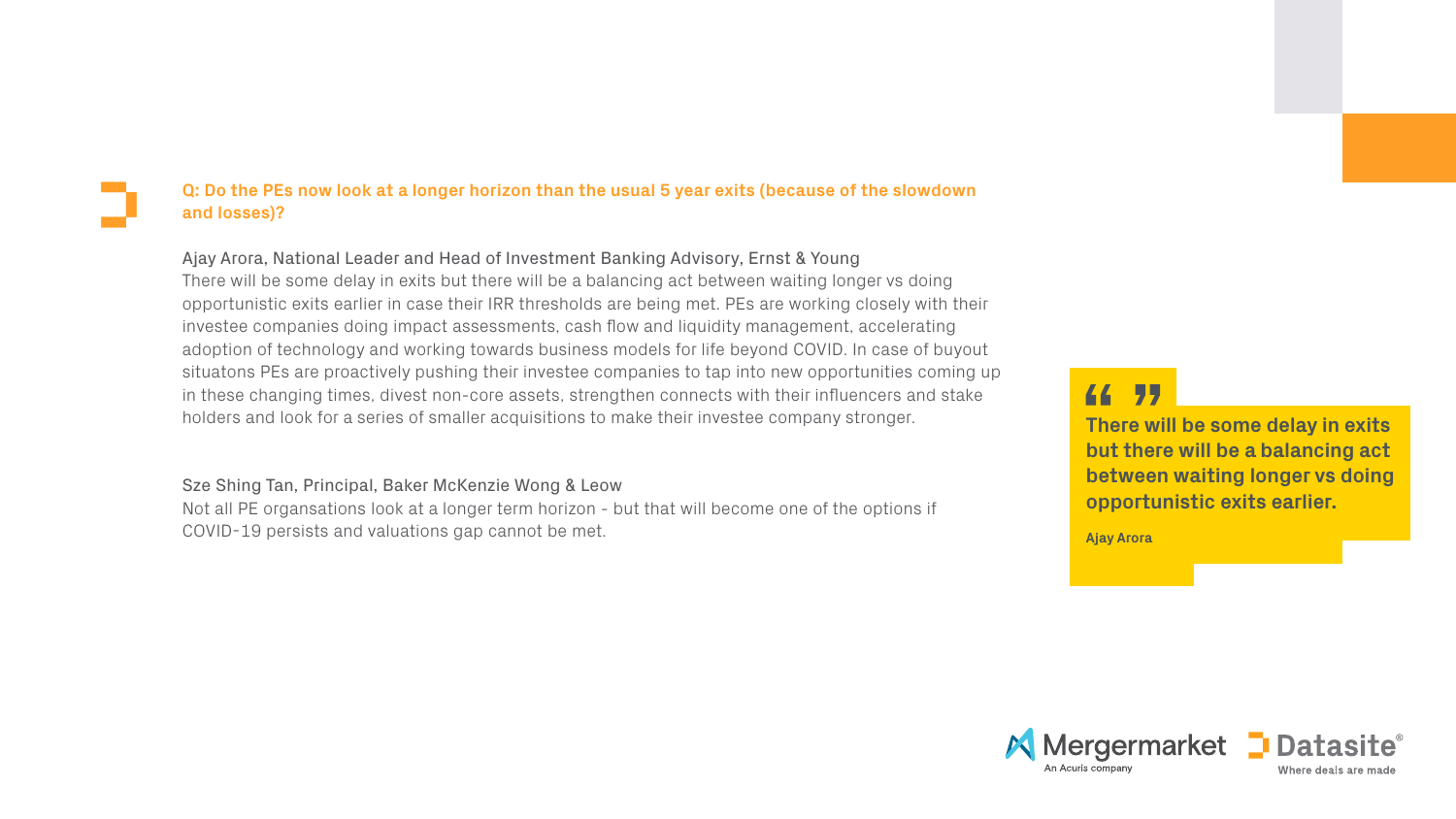# **Q: Given the opportunity created by banning Chinese apps, Indian startups would need growth funding on immediate basis. Will these be funded without conducting due diligence to grab the opportunity faster?**

Ajay Arora, National Leader and Head of Investment Banking Advisory, Ernst & Young In the post-COVID environment, due diligence is very critical and most investors will continue to do detailed diligences instead of cutting corners whether they are investing for growth capital or buyouts. Overall, the diligence intensity will be higher and in addition to traditional forms there will be use of advanced tools based on AI and Analytics which are scanning through new dimensions around social media, existing customer base, operating systems, marketing and distribution channels, etc.

# **Q: The Indian Pharma sector has been one of the busiest in the M&A / PE space (following trends seen at global level); do you see any specific trends in deal activity in COVID era vis-a-vis pre-COVID times?**

Ajay Arora, National Leader and Head of Investment Banking Advisory, Ernst & Young Apart from a broad-based step-up in Private Equity interest in the Pharma space post COVID, we see specific interest in the Pharma Bulk (active ingredients) segment, primarily because of :

- (1) The global imperative to diversify away from Chinese RM sources
- (2) Specific incentives announced by the Govt Of India for Indian companies to set up API / Intermediates capacities in the bid to reduce reliance on China



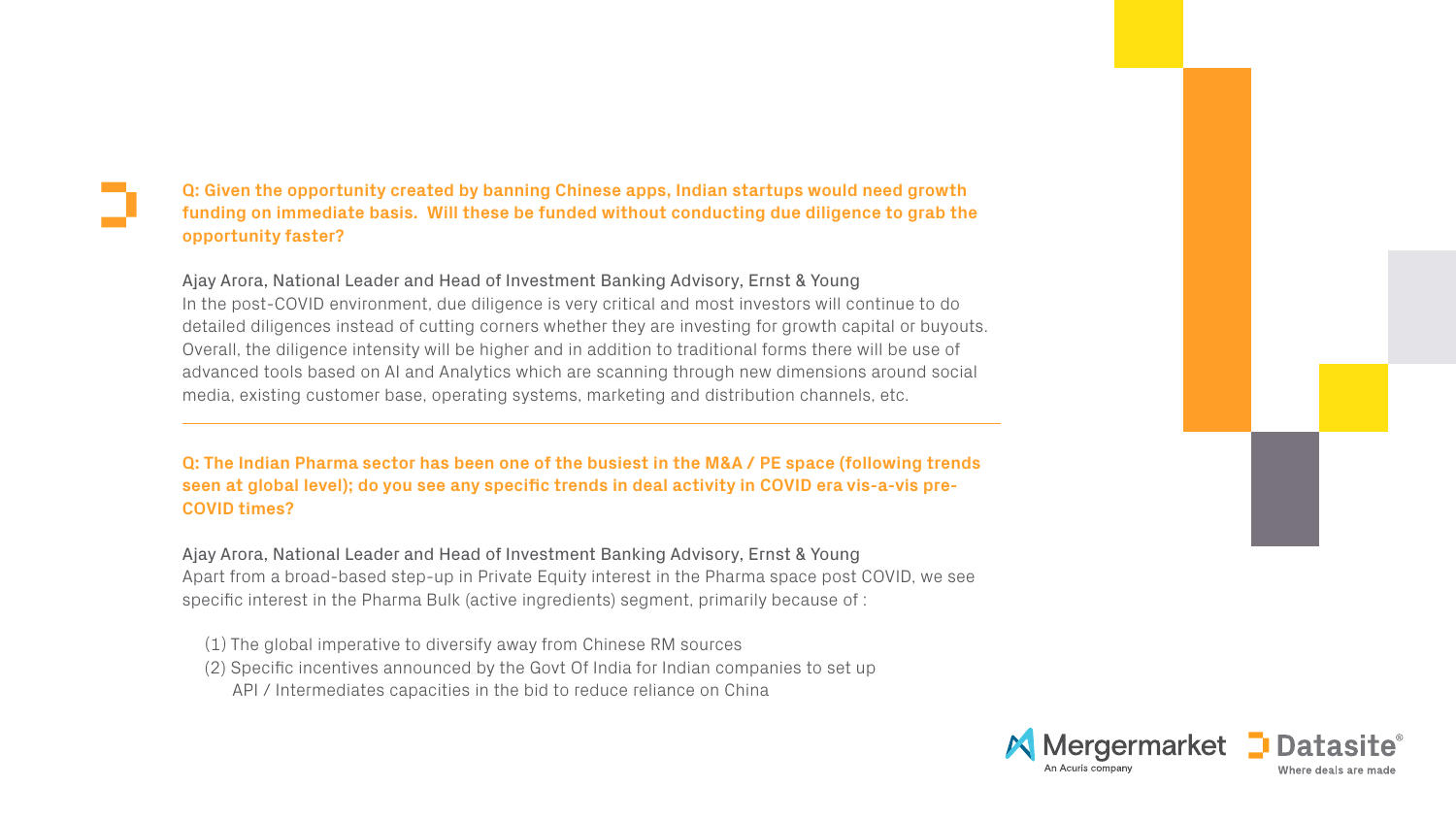**Deal intensity in both mid cap and large cap would be impacted in short term but should claw back in the mid to long term.**



**Ajay Arora**

**Q: What is your outlook for mid-cap versus large-cap market M&A over next 12 months and what would be the drivers? Please provide your perspective for key industries e.g. IT/Tech, Auto, Manufacturing etc.**

Ajay Arora, National Leader and Head of Investment Banking Advisory, Ernst & Young Deal intensity in both mid cap and large cap would be impacted in short term but should claw back in the mid to long term. The level of deal acitivty could be different across different sectors subject to the impact of COVID on the sector. The key drivers across sectors would be (1) domestic consolidation, driven by divestments of non-core assets, deleveraging and distressed asset sales; (2) PEs investing in growth capital or buyouts. The bidder profile would consist primarily large strategics, PE funds for buy outs and growth capital and distressed funds.

Specific sector wise action that we could see:

- 1. IT / Technology M&A is expected to be a key lever that well-capitalized companies will use to accelerate recovery. Sub-segments like Cloud, Cyber security, Analytics, Digital, Consumer tech, Ed tech, etc. are likely to see activity.
- 2. Auto / Manufacturing Domestic consolidation will see the major play on the back of divestment of non-core and / or high degree of leverage or distress
- 3. Infrastructure and Renewable Energy Divestments of operating platforms which are non-core assets from mid-sized players, InvITs, growth capital for greenfield projects and grid connected utility scale renewable energy projects
- 4. Financial Services consolidation and need for 'confidence capital' will drive activity

# 77 44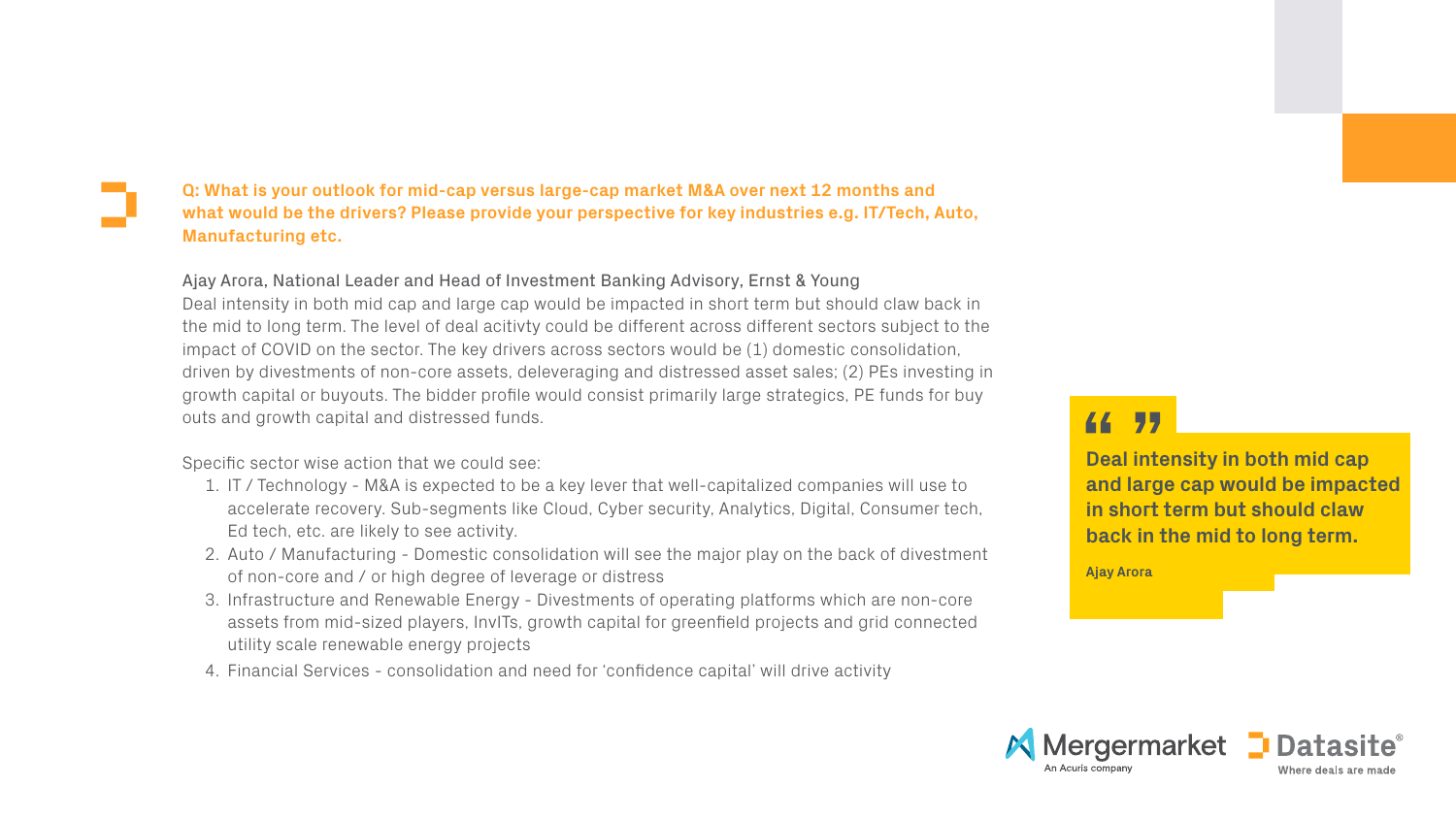# **Q: How would private equity/strategic buyers do due diligence if there are travel restrictions?**

## Ajay Arora, National Leader and Head of Investment Banking Advisory, Ernst & Young

To overcome the challenges posed by travel restrictions, we are seeing a growing importance of virtual meetings and data rooms and reliance on artificial intelligence and analytics-backed findings. There is greater scrutiny of the operating systems, marketing and distribution channels and existing customer base. Drones are becoming increasingly popular for virtual plant visits. IT due diligence owing to the increasing need to beef up IT infrastructure, IT security, collaboration tools and tweaked business processes for continued operation is also critical now.

# Sze Shing Tan, Principal, Baker McKenzie Wong & Leow

Agreed with Ajay on the alternative methods of carrying out due diligence. For sensitive materials, we are still finding some reluctance to put information online - as there is no sure-proof manner of controlling access. Some buyers try to substitute on-site due diligence with warranties or other form of contractual performance. However these are frequently not perfect substitutes.



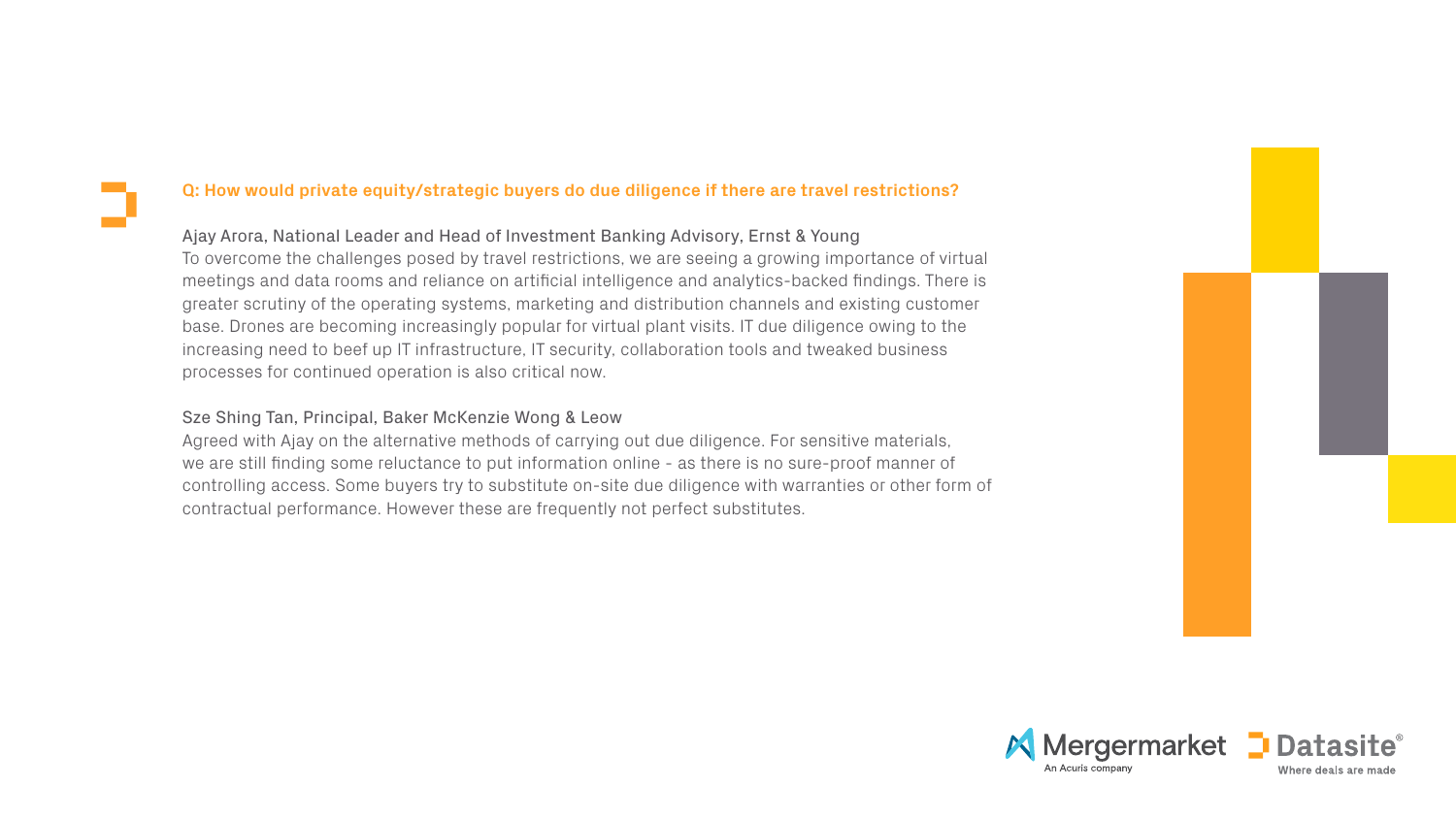**Virtual interactions are now becoming the new normal ... investors are now comfortable participating in virtual meetings and negotiations.**

**Sze Shing Tan**



# 77

**Q: In view of the continuing travel restrictions, are we seeing any reluctance in deals because of the lack of physical meetings, relationship building and due diligence activities, or are virtual interactions becoming a "new normal"? Is PIPE investment models becoming more attractive / popular?**

# Ajay Arora, National Leader and Head of Investment Banking Advisory, Ernst & Young

There was a pause button in the beginning of the lockdown but within a couple of weeks deal conversations restarted. Virtual interactions are becoming the new normal. There is active deal ideation going on resulting in meaningful conversations with the clients. Challenges remain in the virtual environment however both investment bankers and companies are moving forward with deal discussions so as to not lose momentum in the ongoing transactions.

# Sze Shing Tan, Principal, Baker McKenzie Wong & Leow

Virtual interactions are now becoming the new normal. Apart from delays in the earlier part of the year when countries were beginning to lock down, investors are now comfortable participating in virtual meetings and negotiations. The key issue in transacting typically arises in due diligence and physical site visits where information cannot be provided online / virtual data rooms.

# 44